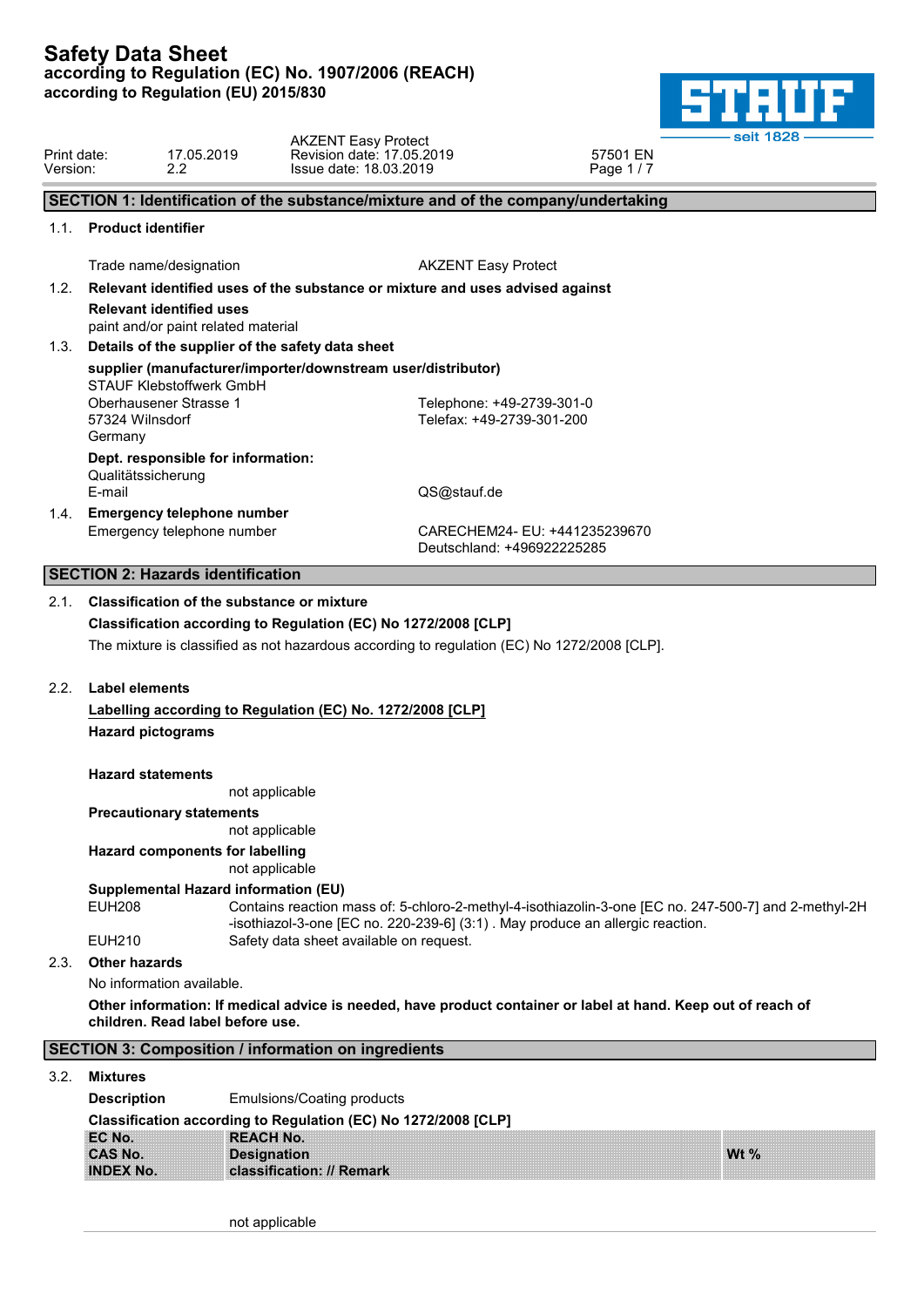

|             |               | <b>AKZENT Easy Protect</b> | <b>Selt 1828</b> |
|-------------|---------------|----------------------------|------------------|
| Print date: | 17.05.2019    | Revision date: 17,05,2019  | 57501 EN         |
| Version:    | ົ<br><u>.</u> | Issue date: 18.03.2019     | Page 2 / 7       |
|             |               |                            |                  |

#### **Additional information**

Full text of classification: see section 16

| Wt $%$ | Ingredient                                |
|--------|-------------------------------------------|
|        | 2H-1-Benzopyran-2-one (Cumarin)           |
|        | 3,7-Dimethyl-1,6-octadien-3-ol (Linalool) |
|        | (R)-p-mentha-1,8-diene D-Limonene         |

#### **SECTION 4: First aid measures**

#### 4.1. **Description of first aid measures**

#### **General information**

In all cases of doubt, or when symptoms persist, seek medical advice. In case of unconsciousness give nothing by mouth, place in recovery position and seek medical advice.

#### **In case of inhalation**

Remove casualty to fresh air and keep warm and at rest. In case of irregular breathing or respiratory arrest provide artificial respiration.

#### **Following skin contact**

Take off immediately all contaminated clothing. After contact with skin, wash immediately with plenty of water and soap. Do not use solvents or thinners.

#### **After eye contact**

Rinse cautiously with water for several minutes. Remove contact lenses, if present and easy to do. Continue rinsing. Seek medical advice immediately.

#### **After ingestion**

If swallowed, rinse mouth with water (only if the person is conscious). Seek medical advice immediately. Keep victim calm. Do NOT induce vomiting.

4.2. **Most important symptoms and effects, both acute and delayed**

In all cases of doubt, or when symptoms persist, seek medical advice.

4.3. **Indication of any immediate medical attention and special treatment needed** First Aid, decontamination, treatment of symptoms.

### **SECTION 5: Firefighting measures**

5.1. **Extinguishing media**

#### **Suitable extinguishing media**

alcohol resistant foam, carbon dioxide, Powder, spray mist, (water)

#### **Unsuitable extinguishing media**

strong water jet

#### 5.2. **Special hazards arising from the substance or mixture**

Dense black smoke occurs during fire. Inhaling hazardous decomposing products can cause serious health damage.

#### 5.3. **Advice for firefighters**

Provide a conveniently located respiratory protective device.Cool closed containers that are near the source of the fire. Do not allow water used to extinguish fire to enter drains, ground or waterways.

#### **SECTION 6: Accidental release measures**

#### 6.1. **Personal precautions, protective equipment and emergency procedures**

Keep away from sources of ignition. Ventilate affected area. Do not breathe vapours.

#### 6.2. **Environmental precautions**

Do not allow to enter into surface water or drains. If the product contaminates lakes, rivers or sewages, inform competent authorities in accordance with local regulations.

#### 6.3. **Methods and material for containment and cleaning up**

Isolate leaked material using non-flammable absorption agent (e.g. sand, earth, vermiculit, diatomaceous earth) and collect it for disposal in appropriate containers in accordance with the local regulations (see section 13). Clean using cleansing agents. Do not use solvents.

#### 6.4. **Reference to other sections**

Observe protective provisions (see section 7 and 8).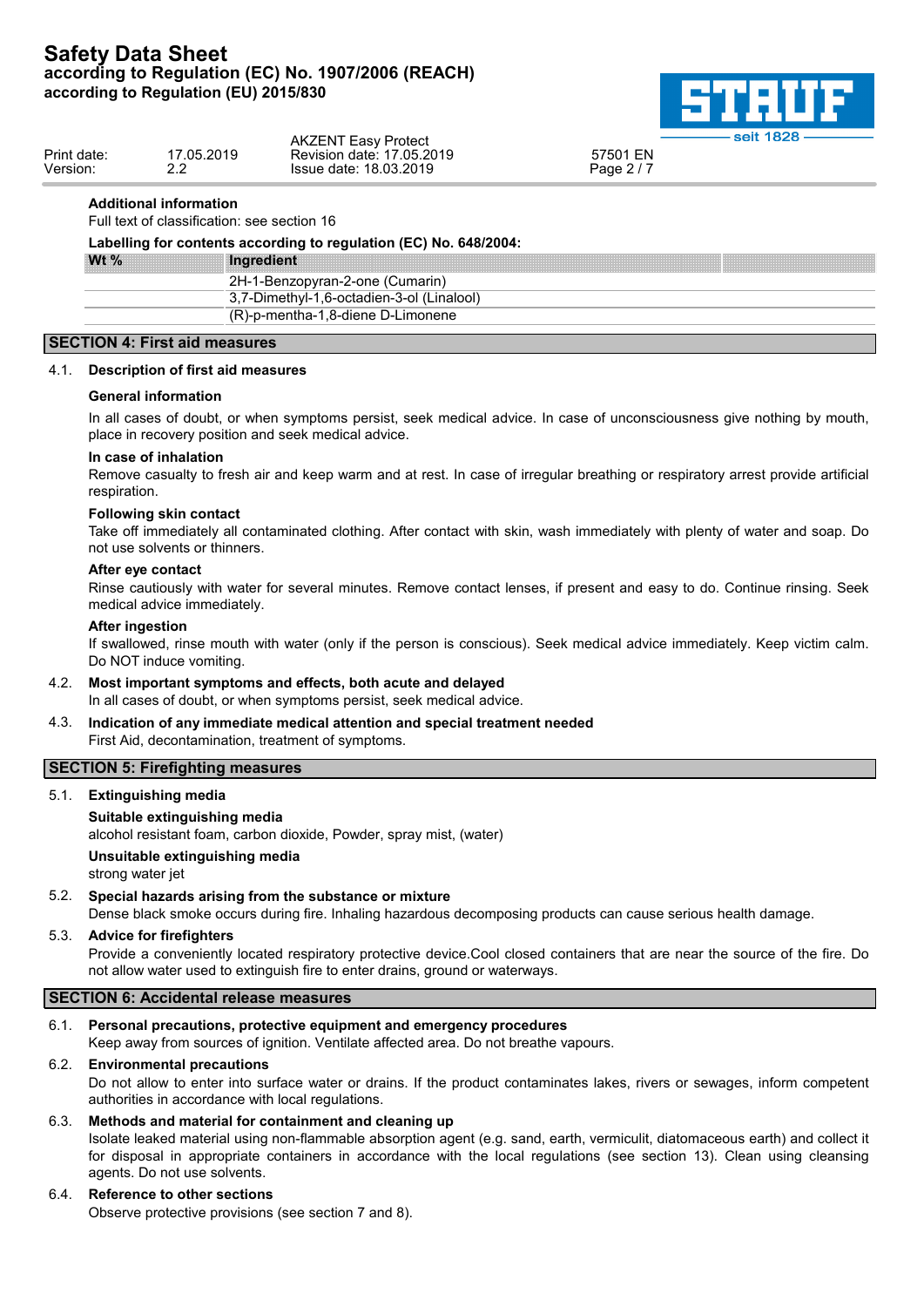

|                         |                  | <b>AKZENT Easy Protect</b>                          | 88. 400C<br>. eait     |  |
|-------------------------|------------------|-----------------------------------------------------|------------------------|--|
| Print date:<br>Version: | 7.05.2019<br>- - | Revision date: 17,05,2019<br>Issue date: 18.03.2019 | 57501 EN<br>Page 3 / 7 |  |
|                         |                  |                                                     |                        |  |

# **SECTION 7: Handling and storage** 7.1. **Precautions for safe handling**

### **Advices on safe handling**

Avoid formation of flammable and explosive vapour concentrations in the air and exceeding the exposure limit values. Only use the material in places where open light, fire and other flammable sources can be kept away. Electrical equipment must be protected meeting the accepted standard. Product may become electrostatically charged. Provide earthing of containers, equipment, pumps and ventilation facilities. Anti-static clothing including shoes are recommended. Floors must be electrically conductive. Keep away from heat sources, sparks and open flames. Use only spark proof tools. Avoid contact with skin, eyes and clothes. Do not inhale dusts, particulates and spray mist when using this preparation. Avoid respiration of swarf. When using do not eat, drink or smoke. Personal protection equipment: refer to section 8. Do not empty containers with pressure no pressure vessel! Always keep in containers that correspond to the material of the original container. Follow the legal protection and safety regulations.

#### **Further information**

Vapours are heavier than air. Vapours form explosive mixtures with air.

#### 7.2. **Conditions for safe storage, including any incompatibilities**

#### **Requirements for storage rooms and vessels**

Storage in accordance with the Ordinance on Industrial Safety and Health (BetrSiVO). Keep container tightly closed. Do not empty containers with pressure - no pressure vessel! Smoking is forbidden. Access only for authorised persons. Store carefully closed containers upright to prevent any leaks. Soils have to conform to the "Guidelines for avoidance of ignition hazards due to electrostatic charges (TRBS 2153)".

#### **Hints on joint storage**

Keep away from strongly acidic and alkaline materials as well as oxidizers.

### **Further information on storage conditions**

Take care of instructions on label. Store in a well-ventilated and dry room at temperatures between 15 °C and 25 °C. Protect from heat and direct sunlight. Keep container tightly closed. Remove all sources of ignition. Smoking is forbidden. Access only for authorised persons. Store carefully closed containers upright to prevent any leaks.

#### 7.3. **Specific end use(s)**

Observe technical data sheet. Observe instructions for use.

### **SECTION 8: Exposure controls/personal protection**

#### 8.1. **Control parameters**

#### **Occupational exposure limit values:**

not applicable

#### 8.2. **Exposure controls**

Provide good ventilation. This can be achieved with local or room suction. If this should not be sufficient to keep aerosol and solvent vapour concentration below the exposure limit values, a suitable respiratory protection must be used.

#### **Personal protection equipment**

#### **Respiratory protection**

If concentration of solvents is beyond the occupational exposure limit values, approved and suitable respiratory protection must be used. Observe the wear time limits according GefStoffV in combination with the rules for using respiratory protection apparatus (BGR 190). Use only respiratory protection equipment with CE-symbol including four digit test number.

#### **Hand protection**

For prolonged or repeated handling the following glove material must be used: Butyl caoutchouc (butyl rubber) / Butyl caoutchouc (butyl rubber)

Observe the instructions and details for use, storage, maintenance and replacement provided by the protective glove manufacturer. Penetration time of glove material depending on intensity and duration of exposure to skin. Recommended glove articles EN ISO 374 Barrier creams can help protecting exposed skin areas. In no case should they be used after contact.

#### **Eye/face protection**

Wear closely fitting protective glasses in case of splashes.

#### **Body protection**

Wear antistatic clothing of natural fibers (cotton) or heat resistant synthetic fibers.

#### **Protective measures**

After contact clean skin thoroughly with water and soap or use appropriate cleanser.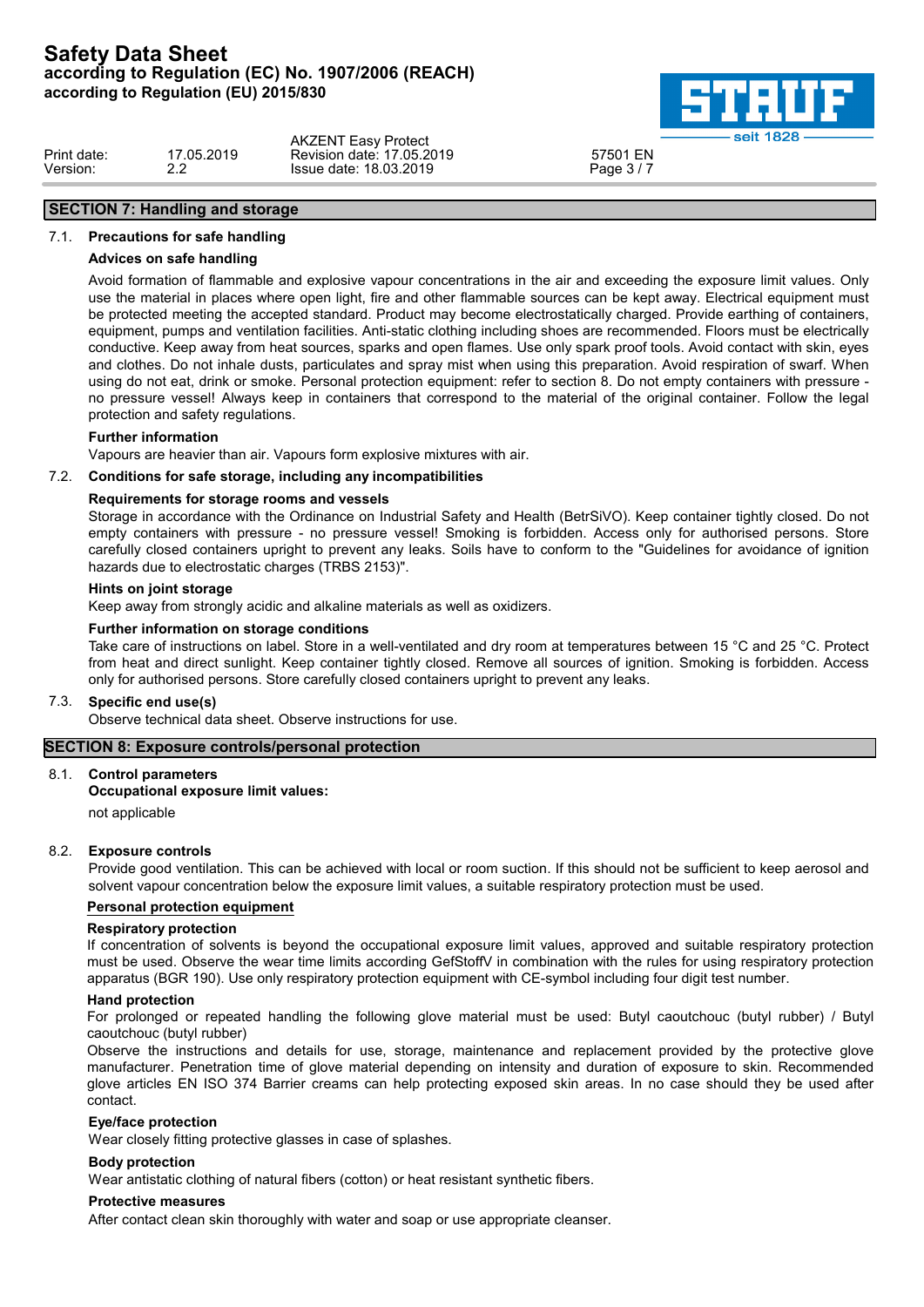

| Revision date: 17.05.2019<br>Print date:<br>17.05.2019<br>57501 EN<br>Issue date: 18.03.2019<br>Version:<br>Page 4<br><u>.</u> |  | <b>AKZENT Easy Protect</b> | $\sim$ $\sim$ $\sim$ $\sim$ |
|--------------------------------------------------------------------------------------------------------------------------------|--|----------------------------|-----------------------------|
|                                                                                                                                |  |                            |                             |

### **Environmental exposure controls**

Do not allow to enter into surface water or drains. See section 7. No additional measures necessary.

# **SECTION 9: Physical and chemical properties**

### 9.1. **Information on basic physical and chemical properties**

| Appearance:                                                                                              |                                                 |
|----------------------------------------------------------------------------------------------------------|-------------------------------------------------|
| <b>Physical state:</b>                                                                                   | Liquid                                          |
| Appearance:                                                                                              | Liquid                                          |
| Colour:                                                                                                  | white                                           |
| Odour:                                                                                                   | characteristic                                  |
| <b>Odour threshold:</b>                                                                                  | not applicable                                  |
| pH at 20 °C:                                                                                             | not applicable                                  |
| <b>Melting point/freezing point:</b>                                                                     | not applicable                                  |
| Initial boiling point and boiling range:                                                                 | not applicable                                  |
| Flash point:                                                                                             | not applicable                                  |
| <b>Evaporation rate:</b>                                                                                 | not applicable                                  |
| flammability<br>Burning time (s):                                                                        | not applicable                                  |
| Upper/lower flammability or explosive limits:<br>Lower explosion limit:<br><b>Upper explosion limit:</b> | not applicable<br>not applicable                |
| Vapour pressure at 20 °C:                                                                                | 23 mbar<br>Method: calculated.<br>Source: water |
| Vapour density:                                                                                          | not applicable                                  |
| <b>Relative density:</b><br>Density at 20 °C:<br>Relative density at 20 °C:                              | $1,01$ g/cm <sup>3</sup><br>not applicable      |
| Solubility(ies):<br>Water solubility (g/L) at 20 °C:                                                     | miscible                                        |
| Partition coefficient: n-octanol/water:                                                                  | see section 12                                  |
| Auto-ignition temperature:                                                                               | not applicable                                  |
| <b>Decomposition temperature:</b>                                                                        | not applicable                                  |
| Viscosity at 20 °C:                                                                                      | $12s4$ mm<br>Method: DIN 53211                  |
| <b>Explosive properties:</b>                                                                             | not applicable                                  |
| <b>Oxidising properties:</b>                                                                             | not applicable                                  |
| <b>Other information</b>                                                                                 |                                                 |
| Solvent:<br><b>Organic solvents:</b><br>aromatic hydrocarbons:                                           | 1 Wt %<br>0 Wt %                                |
| Solvent separation test (%):                                                                             | < 3 Wt $%$ (ADR/RID)                            |
| <b>Bulk density:</b>                                                                                     |                                                 |
|                                                                                                          |                                                 |
| Drop point/drop range:                                                                                   |                                                 |

#### 10.1. **Reactivity**

No information available.

#### 10.2. **Chemical stability**

Stable when applying the recommended regulations for storage and handling. Further information on correct storage: refer to section 7.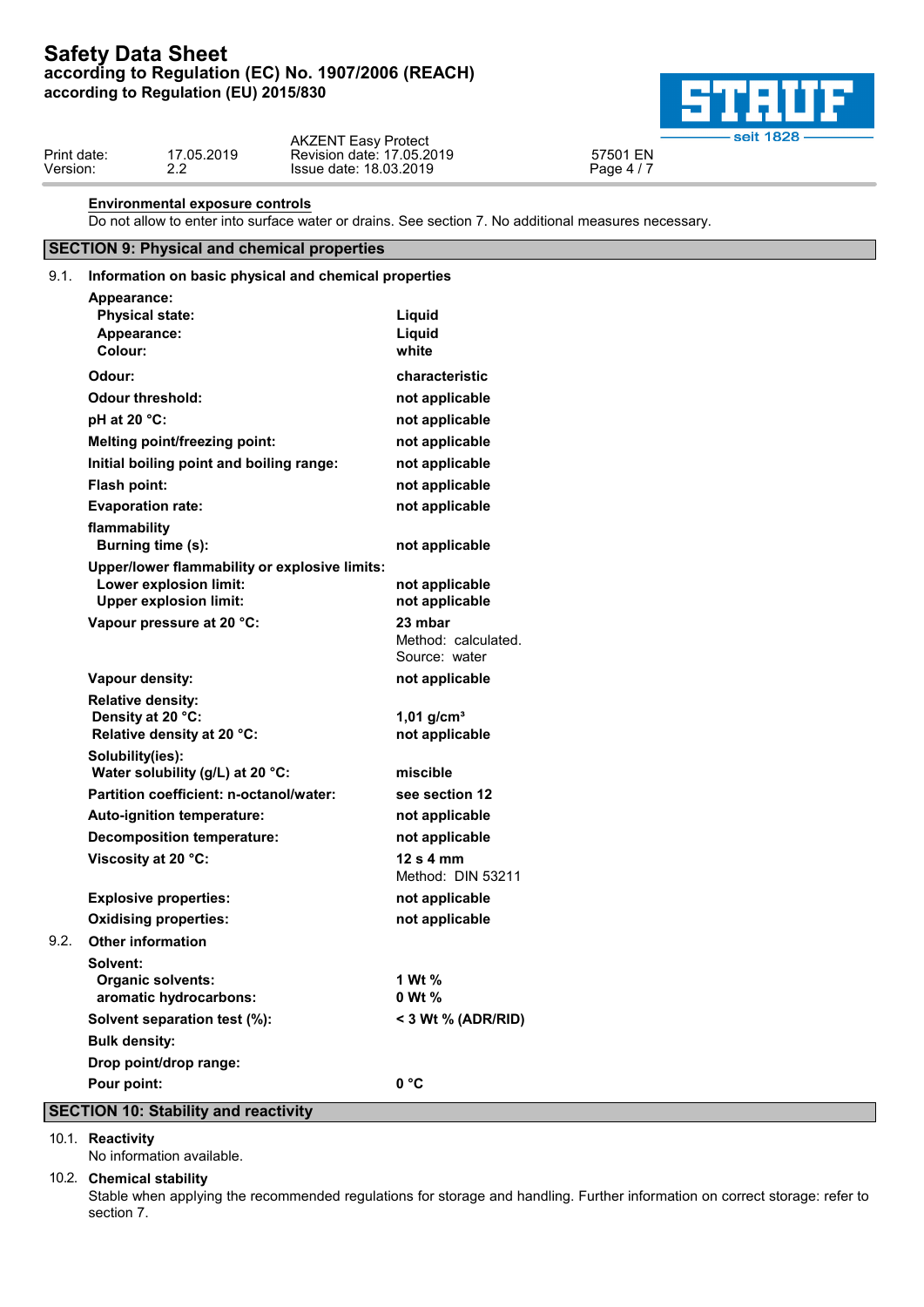# **Safety Data Sheet according to Regulation (EC) No. 1907/2006 (REACH)**



|                         |                           | according to Regulation (EU) 2015/830                             |                                                                                                      |                                                                                                                             |
|-------------------------|---------------------------|-------------------------------------------------------------------|------------------------------------------------------------------------------------------------------|-----------------------------------------------------------------------------------------------------------------------------|
| Print date:<br>Version: |                           | 17.05.2019<br>2.2                                                 | <b>AKZENT Easy Protect</b><br>Revision date: 17.05.2019<br>Issue date: 18.03.2019                    | seit 1828<br>57501 EN<br>Page 5/7                                                                                           |
|                         |                           | 10.3. Possibility of hazardous reactions                          |                                                                                                      |                                                                                                                             |
|                         |                           |                                                                   | Keep away from strong acids, strong bases and strong oxidizing agents to avoid exothermic reactions. |                                                                                                                             |
|                         | 10.4. Conditions to avoid |                                                                   | section 7. Hazardous decomposition byproducts may form with exposure to high temperatures.           | Stable when applying the recommended regulations for storage and handling. Further information on correct storage: refer to |
|                         | not applicable            | 10.5. Incompatible materials                                      |                                                                                                      |                                                                                                                             |
|                         |                           | 10.6. Hazardous decomposition products<br>smoke, nitrogen oxides. |                                                                                                      | Hazardous decomposition byproducts may form with exposure to high temperatures, e.g.: carbon dioxide, carbon monoxide,      |
|                         |                           | <b>SECTION 11: Toxicological information</b>                      |                                                                                                      |                                                                                                                             |
|                         |                           | No data on preparation itself available.                          | Classification according to Regulation (EC) No 1272/2008 [CLP]                                       |                                                                                                                             |
|                         |                           | 11.1. Information on toxicological effects                        |                                                                                                      |                                                                                                                             |
|                         |                           | Acute toxicity, calculated:                                       |                                                                                                      |                                                                                                                             |
|                         | <b>Acute toxicity</b>     |                                                                   |                                                                                                      |                                                                                                                             |
|                         |                           |                                                                   | Based on available data, the classification criteria are not met.                                    |                                                                                                                             |
|                         |                           |                                                                   | Skin corrosion/irritation; Serious eye damage/eye irritation                                         |                                                                                                                             |
|                         |                           |                                                                   | Based on available data, the classification criteria are not met.                                    |                                                                                                                             |
|                         |                           | <b>Respiratory or skin sensitisation</b>                          |                                                                                                      |                                                                                                                             |
|                         |                           |                                                                   | Based on available data, the classification criteria are not met.                                    |                                                                                                                             |
|                         |                           |                                                                   | CMR effects (carcinogenicity, mutagenicity and toxicity for reproduction)                            |                                                                                                                             |
|                         |                           |                                                                   | Based on available data, the classification criteria are not met.                                    |                                                                                                                             |
|                         |                           |                                                                   | STOT-single exposure: STOT-repeated exposure                                                         |                                                                                                                             |

### **STOT-single exposure; STOT-repeated exposure**

Based on available data, the classification criteria are not met.

### **Aspiration hazard**

Based on available data, the classification criteria are not met.

### **Practical experience/human evidence**

Inhaling of solvent components above the MWC-value can lead to health damage, e.g. irritation of the mucous membrane and respiratory organs, as well as damage to the liver, kidneys and the central nerve system. Indications for this are: headache, dizziness, fatigue, amyosthenia, drowsiness, in serious cases: unconsciousness. Solvents may cause some of the aforementioned effects through skin resorption. Repeated or prolonged contact with the preparation may cause removal of natural fat from the skin resulting in non-allergic contact dermatitis and/or absorption through skin. Splashing may cause eye irritation and reversible damage.

### **Overall Assessment on CMR properties**

The ingredients in this mixture do not meet the criteria for classification as CMR category 1A or 1B according to CLP.

### **Remark**

There is no information available on the preparation itself . The preparation has been assessed following the conventional method of the Dangerous Preparations Directive 1999/45/EC and classified according to the toxicological dangers.See chapters 2 and 15 for details.

### **SECTION 12: Ecological information**

Classification according to Regulation (EC) No 1272/2008 [CLP] There is no information available on the preparation itself . Do not allow to enter into surface water or drains.

### 12.1. **Toxicity**

Based on available data, the classification criteria are not met.

### **Long-term Ecotoxicity**

Toxicological data are not available.

# 12.2. **Persistence and degradability**

Toxicological data are not available.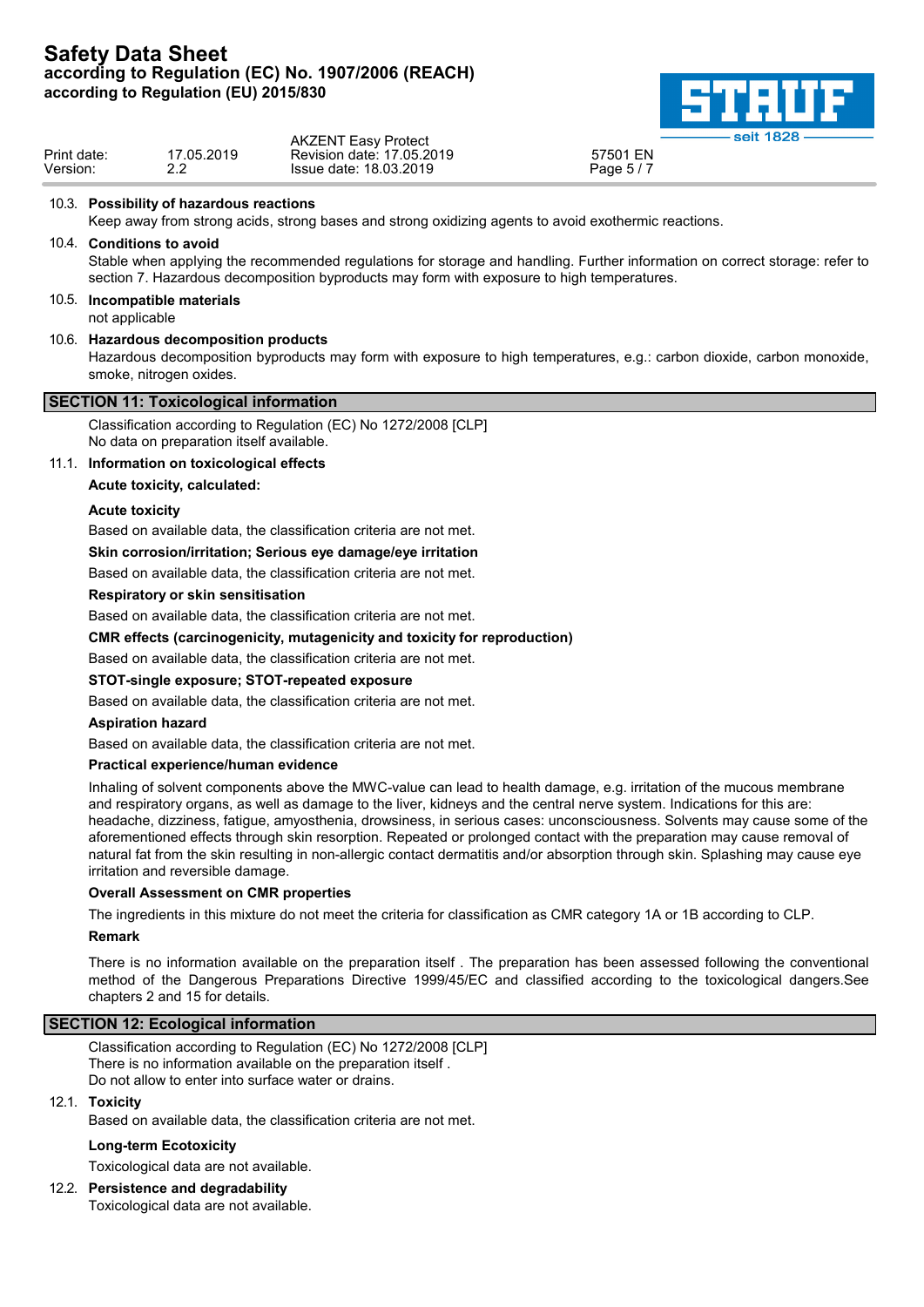

|                         |                                                          |                                                                               |                                                                                                                                          | seit 1828 -                                                                                                                  |  |  |
|-------------------------|----------------------------------------------------------|-------------------------------------------------------------------------------|------------------------------------------------------------------------------------------------------------------------------------------|------------------------------------------------------------------------------------------------------------------------------|--|--|
| Print date:<br>Version: |                                                          | 17.05.2019<br>$2.2^{\circ}$                                                   | <b>AKZENT Easy Protect</b><br>Revision date: 17.05.2019<br>Issue date: 18.03.2019                                                        | 57501 EN<br>Page 6 / 7                                                                                                       |  |  |
|                         |                                                          | 12.3. Bioaccumulative potential<br>Toxicological data are not available.      |                                                                                                                                          |                                                                                                                              |  |  |
|                         |                                                          | <b>Bioconcentration factor (BCF)</b><br>Toxicological data are not available. |                                                                                                                                          |                                                                                                                              |  |  |
|                         | 12.4. Mobility in soil                                   | Toxicological data are not available.                                         |                                                                                                                                          |                                                                                                                              |  |  |
|                         |                                                          | 12.5. Results of PBT and vPvB assessment                                      |                                                                                                                                          |                                                                                                                              |  |  |
|                         |                                                          |                                                                               | The substances in the mixture do not meet the PBT/vPvB criteria according to REACH, annex XIII.                                          |                                                                                                                              |  |  |
|                         | 12.6. Other adverse effects<br>No information available. |                                                                               |                                                                                                                                          |                                                                                                                              |  |  |
|                         |                                                          | <b>SECTION 13: Disposal considerations</b>                                    |                                                                                                                                          |                                                                                                                              |  |  |
|                         |                                                          | 13.1. Waste treatment methods                                                 |                                                                                                                                          |                                                                                                                              |  |  |
|                         |                                                          | Appropriate disposal / Product                                                |                                                                                                                                          |                                                                                                                              |  |  |
|                         | Recommendation                                           |                                                                               | disposal according to directive 2008/98/EC, covering waste and dangerous waste.                                                          | Do not allow to enter into surface water or drains. This material and its container must be disposed of in a safe way. Waste |  |  |
|                         | 080112                                                   |                                                                               | List of proposed waste codes/waste designations in accordance with EWC<br>waste paint and varnish other than those mentioned in 08 01 11 |                                                                                                                              |  |  |
|                         | Recommendation                                           | Appropriate disposal / Package                                                |                                                                                                                                          |                                                                                                                              |  |  |
|                         |                                                          |                                                                               | Non-contaminated packages may be recycled. Vessels not properly emptied are special waste.                                               |                                                                                                                              |  |  |
|                         |                                                          | <b>SECTION 14: Transport information</b>                                      |                                                                                                                                          |                                                                                                                              |  |  |
|                         |                                                          |                                                                               | No dangerous good in sense of this transport regulation.                                                                                 |                                                                                                                              |  |  |
|                         | 14.1. UN number                                          |                                                                               | not applicable                                                                                                                           |                                                                                                                              |  |  |
|                         |                                                          | 14.2. UN proper shipping name                                                 |                                                                                                                                          |                                                                                                                              |  |  |
|                         |                                                          | 14.3. Transport hazard class(es)                                              |                                                                                                                                          |                                                                                                                              |  |  |
|                         |                                                          |                                                                               | not applicable                                                                                                                           |                                                                                                                              |  |  |
|                         | 14.4. Packing group                                      |                                                                               | not applicable                                                                                                                           |                                                                                                                              |  |  |
|                         |                                                          | 14.5. Environmental hazards                                                   |                                                                                                                                          |                                                                                                                              |  |  |
|                         |                                                          | Land transport (ADR/RID)                                                      | not applicable                                                                                                                           |                                                                                                                              |  |  |
|                         | Marine pollutant                                         |                                                                               | not applicable                                                                                                                           |                                                                                                                              |  |  |
|                         |                                                          | 14.6. Special precautions for user                                            |                                                                                                                                          |                                                                                                                              |  |  |
|                         |                                                          | case of an accident or leakage.<br>Advices on safe handling: see parts 6 - 8  |                                                                                                                                          | Transport always in closed, upright and safe containers. Make sure that persons transporting the product know what to do in  |  |  |
|                         | <b>Further information</b>                               |                                                                               |                                                                                                                                          |                                                                                                                              |  |  |
|                         |                                                          | Land transport (ADR/RID)                                                      |                                                                                                                                          |                                                                                                                              |  |  |
|                         |                                                          | tunnel restriction code                                                       |                                                                                                                                          |                                                                                                                              |  |  |
|                         |                                                          | Sea transport (IMDG)                                                          |                                                                                                                                          |                                                                                                                              |  |  |
|                         | EmS-No.                                                  |                                                                               | not applicable                                                                                                                           |                                                                                                                              |  |  |
|                         |                                                          |                                                                               | 14.7. Transport in bulk according to Annex II of Marpol and the IBC Code                                                                 |                                                                                                                              |  |  |
|                         | not applicable                                           |                                                                               |                                                                                                                                          |                                                                                                                              |  |  |
|                         |                                                          | <b>SECTION 15: Regulatory information</b>                                     |                                                                                                                                          |                                                                                                                              |  |  |

15.1. **Safety, health and environmental regulations/legislation specific for the substance or mixture EU legislation**